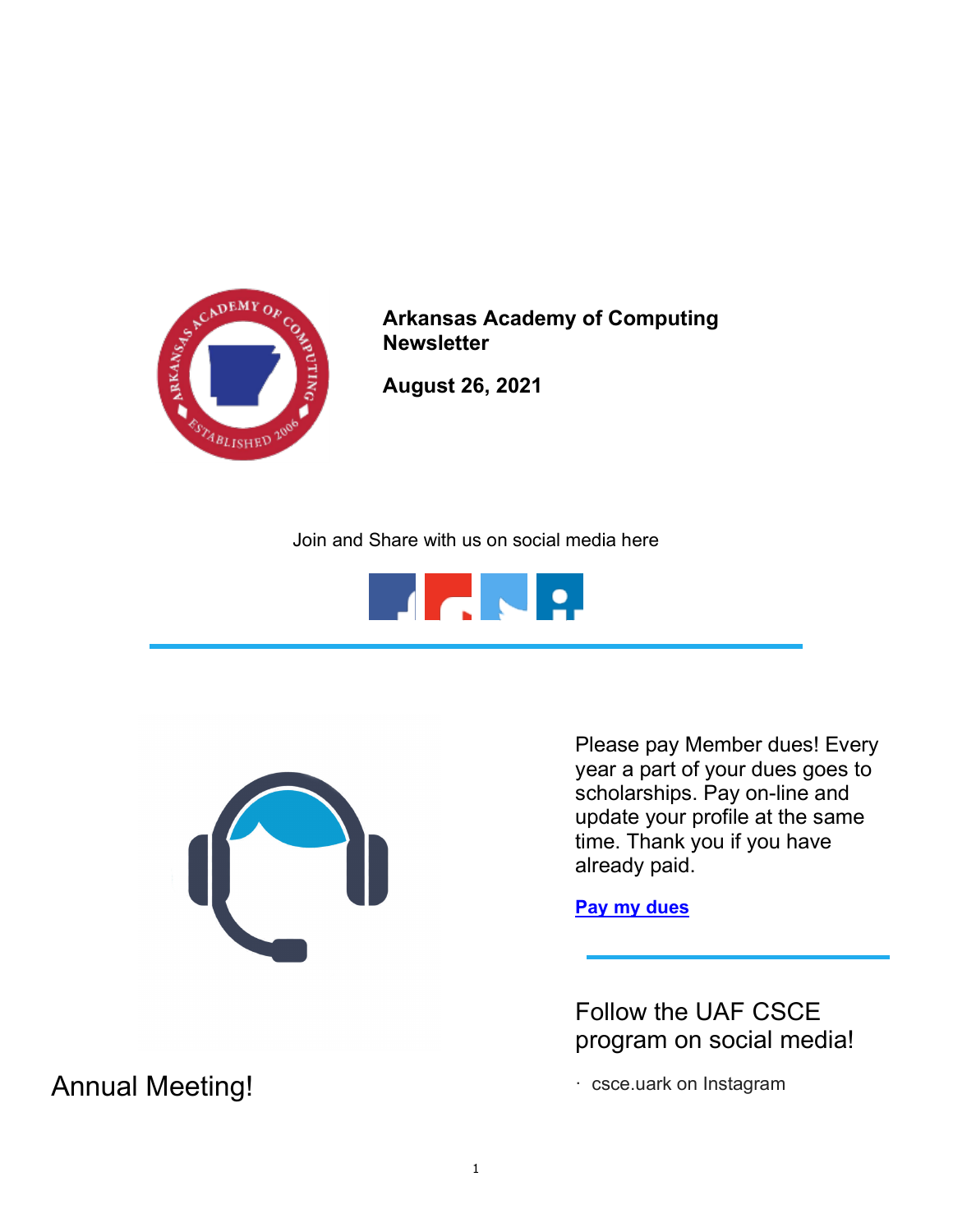Mark your calendars for October 29 and 30 for our Annual Meeting. This year's meeting has been changed to Virtual. Cases are way up and we just did not think enough would attend an in person event to justify having the event in person.

## In the News

State, NCTR ink partnership renewal

https://www.arkansasonline.com/news/2021/aug/15/statenctr-ink-partnership-renewal/

Other dignitaries participating in person or virtually for the memorandum of understanding signing were FDA Chief Scientist, Rear Adm. Denise Hinton; Deputy FDA Commissioner Frank Yiannas; Director of National Center for Toxicological Research Dr. William Slikker; U.S. Rep. Bruce Westerman; and Arkansas Research Alliance President Jerry Adams.

## ACHI BOARD URGES ACTION BY ARKANSAS K-12 SCHOOLS, COLLEGES TO REQUIRE MASKS

Arkansas Center for Health Improvement

Panel Also Says Schools May Consider Delaying Start of School Year · Jerry Adams, President & CEO, Arkansas Research Alliance · Chris Barber, ...

UALR joins research into social cyber forensics [ Colleges & Universities | magnoliareporter.com

Magnoliareporter

The University of Arkansas at Little Rock is part of an international research ... Dr. Nitin Agarwal, professor of information science and director of the ...

If you or another member is in the press, please email ejones@connect4business.com

· CSCE.UARK on Facebook

· CSCE\_uark on Twitter

Would you be willing to review resumes for Junior and Senior students from colleges we support?

Susan has volunteered to help get a group going!

Contact Eugene or Susan

ejones@connect4business.com

susancnorton1@gmail.com

## Computing History

We are thinking of having a monthly or semi-monthly Computing History Zoom meeting. Would you attend?

Proposed topics might include:

- History of Computing at UA Fayetteville
- IBM in NW Arkansas in the 1960s
- Early Computers in Banks, or Retail or Agriculture or …
- ArkNet
- GIS in Arkansas

Reply to:

ejones@connect4business.com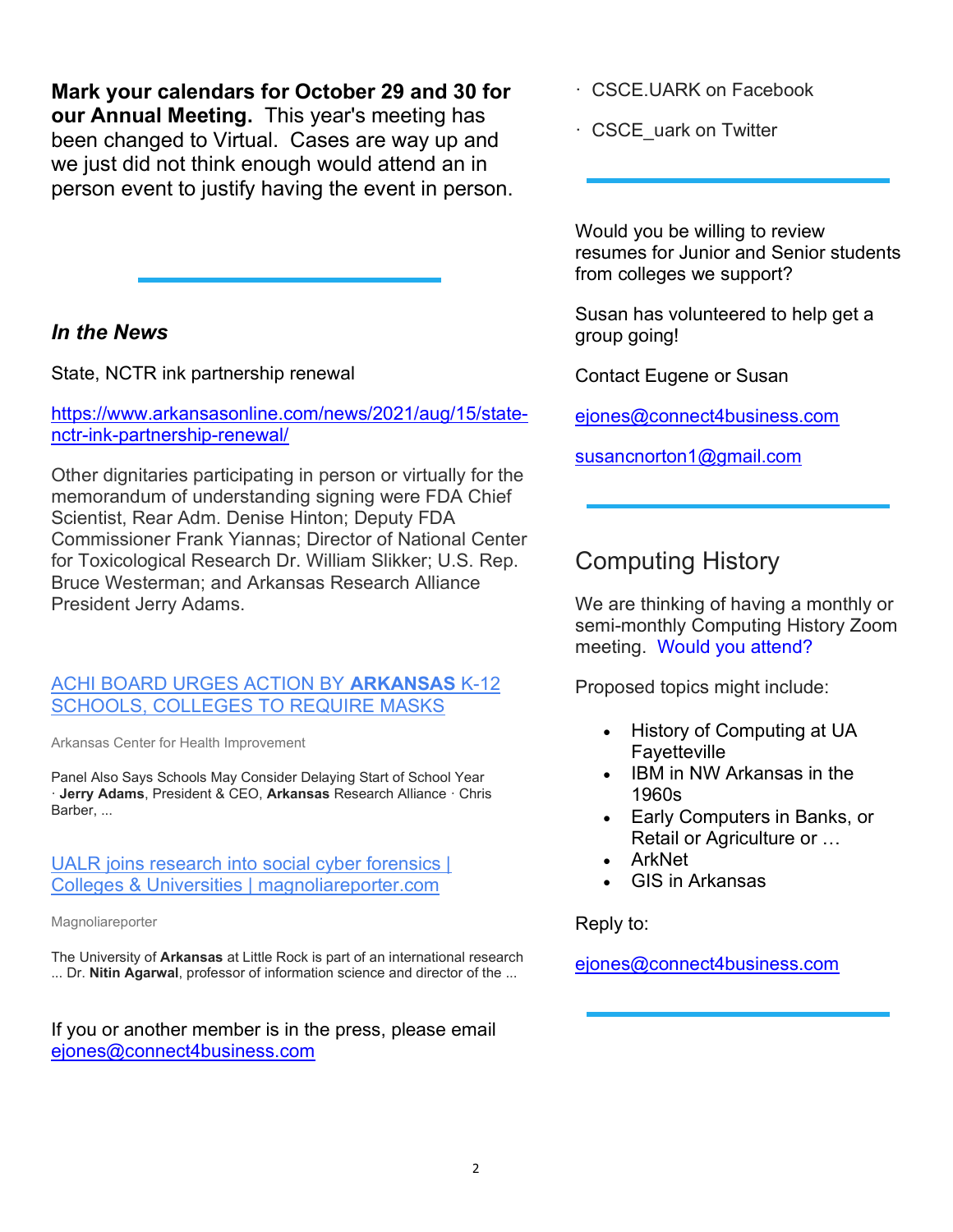

https://blockchain.uark.edu/conference-2021/

Scholarship donations are appreciated at:

General Scholarship Fund

Today I want to share the complete list of high school students (48) that we honored with the Computer Science Student of Distinction Award. Winners got a \$75 check, Tee Shirt, Certificate, and invitations to local computer events.

| Name of applicant   | High School                                             |
|---------------------|---------------------------------------------------------|
| <b>Toby Reid</b>    | Maumelle High School                                    |
| <b>Ellie Stokes</b> | Dardanelle High School                                  |
| Andrew Baker        | Little Rock Central High School                         |
| Colleen Miller      | Lake Hamilton High School                               |
| Ash Hong            | Arkansas School for Math, Science, and the Arts         |
| David Atkinson      | Arkansas School for Mathematics, Sciences, and the Arts |
| Jeffrey Todd Cable  | Lake Hamilton High School                               |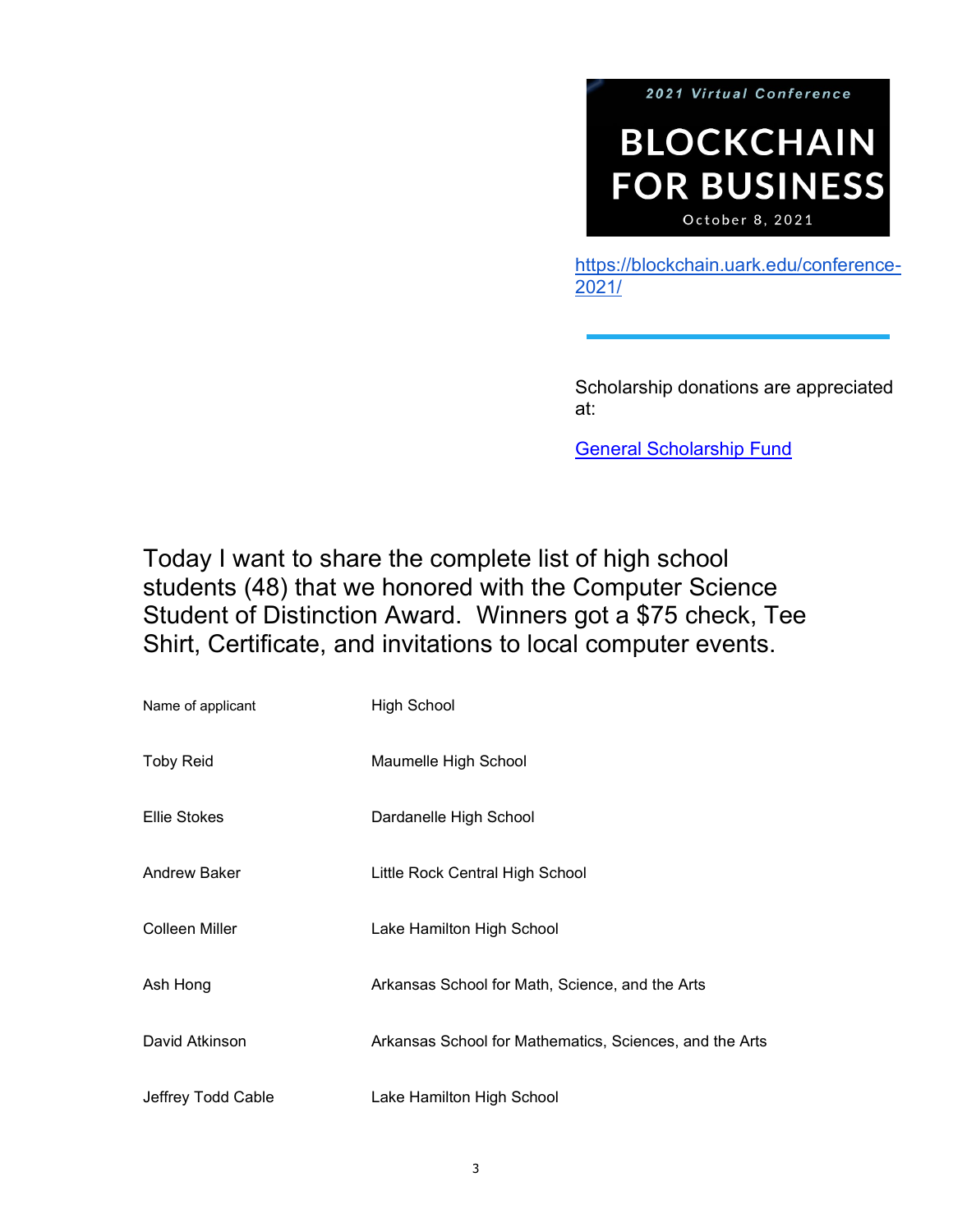| Madison Louton        | Lake Hamilton High School                                   |
|-----------------------|-------------------------------------------------------------|
| Kendall House         | Lake Hamilton High School                                   |
| Kirstyn Tyner         | Arkansas School for Mathematics, Sciences, and the Arts     |
| Karina Batra          | Bentonville West High School                                |
| Mackenzie Allen       | Arkansas School for Mathematics, Sciences and the Arts      |
| Evan Welch            | Lake Hamilton High School                                   |
| Logan Heinzelman      | <b>Stuttgart High School</b>                                |
| <b>Claire Green</b>   | <b>ASMSA</b>                                                |
| Mai Nobles            | <b>ASMSA</b>                                                |
| Olivia Maines         | <b>ASMSA</b>                                                |
| Danielle Luyet        | <b>ASMSA</b>                                                |
| Joshua Stallings      | Arkansas School for Math, Science, and the Arts             |
| Kenneth Ventress Jr.  | The Arkansas School for Mathematics, Sciences, and the Arts |
| <b>Ethan Smith</b>    | Lake Hamilton High School                                   |
| <b>Garrett Horton</b> | Lake Hamilton                                               |
| Ananya Vangoor        | Bentonville West High School                                |
| <b>Breegan Rose</b>   | <b>ASMSA</b>                                                |
| Anish Guntreddi       | Bentonville High School                                     |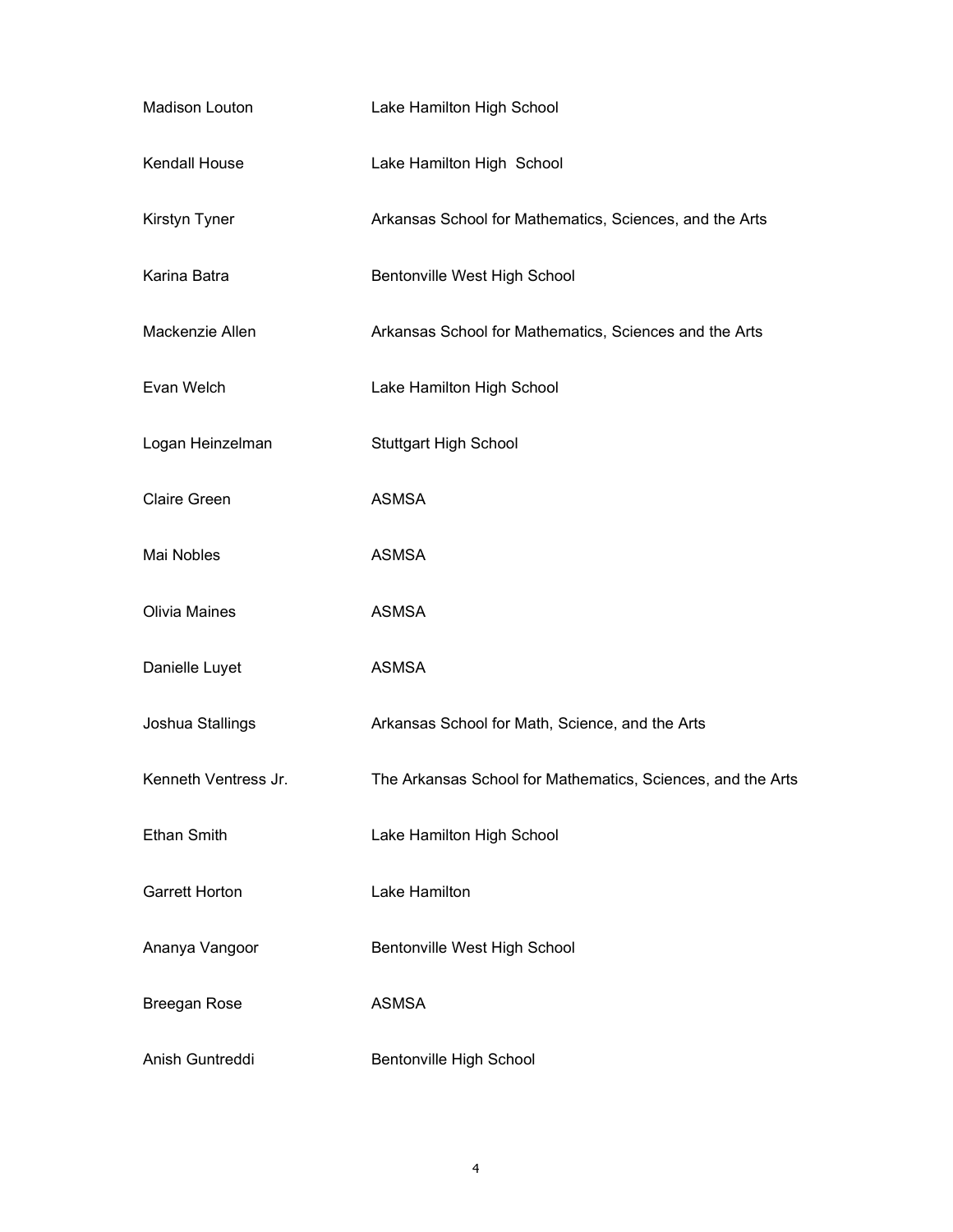| <b>Jules Mieirs</b>                                   | Arkansas School for Mathematics, Science, and the Arts      |
|-------------------------------------------------------|-------------------------------------------------------------|
| David Clark                                           | The Arkansas School for Mathematics, Sciences, and the Arts |
| Luna Mae Solleder                                     | Arkansas School for Math Science and the Arts               |
| Saahas Parise                                         | Bentonville High School                                     |
| Shivabalan BalathandayuthapaniBentonville High School |                                                             |
| Luke Simmons                                          | Bentonville High School                                     |
| <b>Harpreet Singh</b>                                 | North Little Rock Center of Excellence                      |
| Justin Mason                                          | Lake Hamilton                                               |
| Braden William Edwin Pierce                           | <b>Bryant High School</b>                                   |
| Shamiso Zindoga                                       | <b>ASMSA</b>                                                |
| <b>Brianna Lewis</b>                                  | <b>Bryant High School</b>                                   |
| Amy Hoang                                             | <b>ASMSA</b>                                                |
| Evan Elk                                              | <b>ASMSA</b>                                                |
| Tristan "Blake" Smith                                 | <b>ASMSA</b>                                                |
| <b>Madison Mainer</b>                                 | ASMSA (Arkansas School of Mathematics, Science & the Arts)  |
| David Saavedra                                        | Clinton High School                                         |
| <b>Martin McCorkle</b>                                | Arkansas School for the Mathematics, Sciences, and the Arts |
| Elijah Holland                                        | Arkansas School for Mathematics, Sciences, and the Arts     |